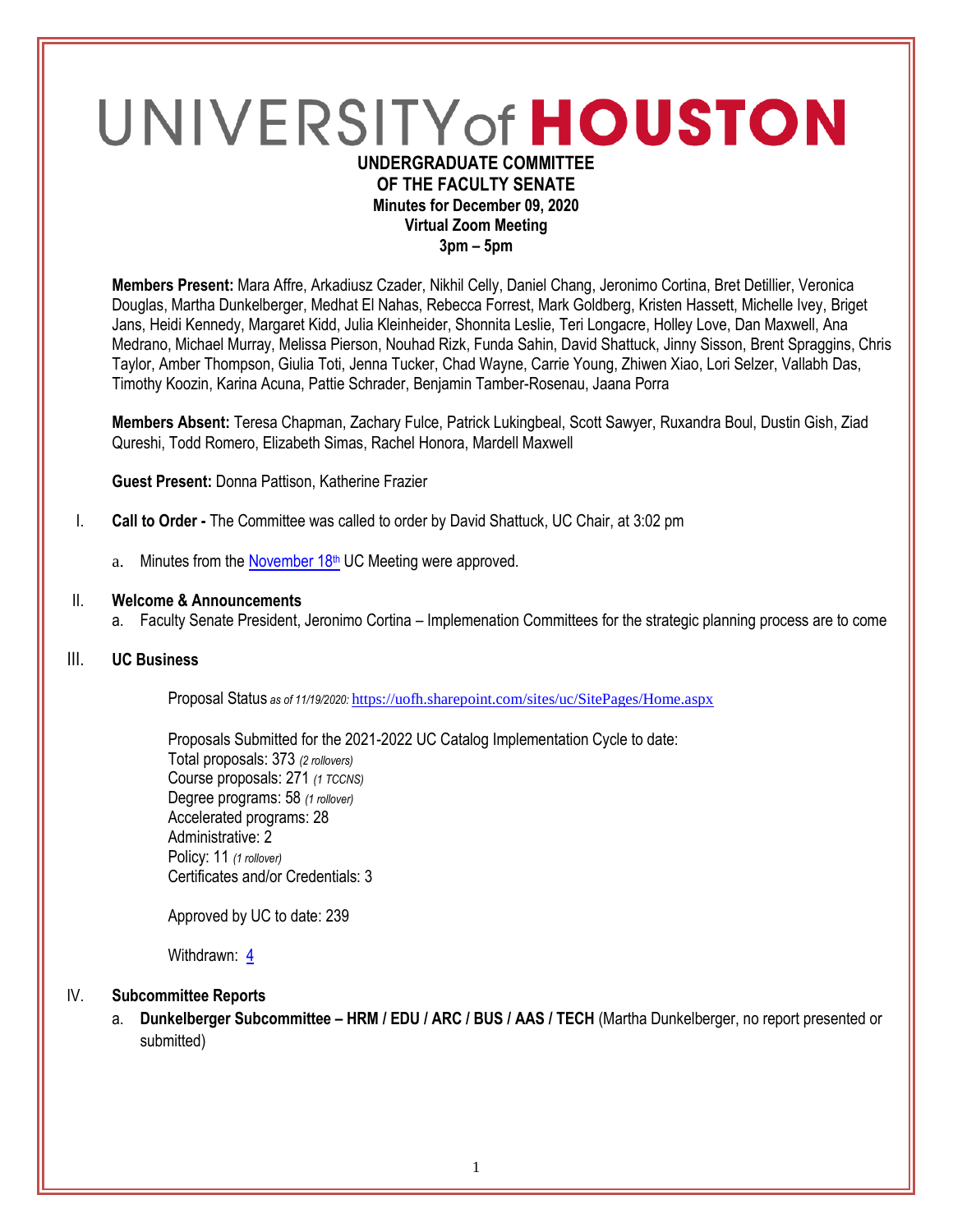## b. **Forrest Subcommittee - CLASS = COMM / HHP / TECH** (Rebecca Forrest, presented and [submitted a report\)](https://uofh.sharepoint.com/:w:/s/uc/admin/EVdVE8BP2R9Bng9eGbbnR4MBlBqWGVRdTZ3wXqZ23UoVyA?e=ng2Uke)

The following proposals were presented, discussed and **approved** by UC in vote:

| <b>UC 2260 20F</b> | B.S. in Human Resource Development /M. S. in Global<br>Retailing Accelerated Pathway Program                                                                  | TECH - Human Development and<br><b>Consumer Sciences</b>        |
|--------------------|---------------------------------------------------------------------------------------------------------------------------------------------------------------|-----------------------------------------------------------------|
| <b>UC 2244 20F</b> | B.S. /M. S. in Construction Management Accelerated Pathway<br>Program                                                                                         | <b>TECH - Construction Management</b>                           |
| <b>UC 2261 20F</b> | B.S. /M. S. in Human Resource Development Accelerated<br>Pathway Program                                                                                      | TECH - Human Development and<br><b>Consumer Sciences</b>        |
| <b>UC 2259 20F</b> | B.S. /M. S. in Mechanical Engineering Technology Accelerated<br>Pathway Program                                                                               | <b>TECH - Engineering Technology</b>                            |
| <b>UC 2249 20F</b> | B.S. in Biotechnology /M. S. in Engineering Technology<br>Specialization in Computational Health Informatics Accelerated<br>Pathway Program                   | <b>TECH - Engineering Technology</b>                            |
| UC 2250 20F        | B.S. in Biotechnology /M. S. in Engineering Technology<br>Specialization in Network Communications Accelerated<br>Pathway Program                             | <b>TECH - Engineering Technology</b>                            |
| <b>UC 2251 20F</b> | B.S. in Computer Engineering Technology /M. S. in<br>Engineering Technology Specialization in Computational Health<br>Informatics Accelerated Pathway Program | <b>TECH - Engineering Technology</b>                            |
| <b>UC 2252 20F</b> | B.S. in Computer Engineering Technology /M. S. in<br>Engineering Technology Specialization in Network<br>Communications Accelerated Pathway Program           | <b>TECH - Engineering Technology</b>                            |
| UC 2253 20F        | B.S. in Computer Engineering Technology /M. S. in Global<br>Retailing Accelerated Pathway Program                                                             | <b>TECH - Engineering Technology</b>                            |
| <b>UC 2254 20F</b> | B.S. in Computer Engineering Technology /M. S. in Human<br>Resource Development Accelerated Pathway Program                                                   | <b>TECH - Engineering Technology</b>                            |
| <b>UC 2266 20F</b> | B.S. in Computer Information Systems /M. S. in Engineering<br>Technology Specialization in Computational Health Informatics<br>Accelerated Pathway Program    | <b>TECH - Information and Logistics</b><br>Technology           |
| <b>UC 2268 20F</b> | B.S. in Computer Information Systems /M. S. in Engineering<br>Technology Specialization in Network Communications<br><b>Accelerated Pathway Program</b>       | <b>TECH - Information and Logistics</b><br>Technology           |
| <b>UC 2269 20F</b> | B.S. in Digital Media /M. S. in Global Retailing Accelerated<br>Pathway Program                                                                               | <b>TECH - Information and Logistics</b><br>Technology           |
| <b>UC 2270 20F</b> | B.S. in Digital Media /M. S. in Human Resource Development<br><b>Accelerated Pathway Program</b>                                                              | <b>TECH - Information and Logistics</b><br>Technology           |
| <b>UC 2257 20F</b> | B.S. in Electrical Power Engineering Technology /M. S. in<br>Global Retailing Accelerated Pathway Program                                                     | <b>TECH - Engineering Technology</b>                            |
| <b>UC 2258 20F</b> | B.S. in Electrical Power Engineering Technology /M. S. in<br>Human Resource Development Accelerated Pathway Program                                           | <b>TECH - Engineering Technology</b>                            |
| <b>UC 2264 20F</b> | B.S. in Human Resource Development /M. S. in Supply Chain<br>and Logistics Technology Accelerated Pathway Program                                             | <b>TECH - Human Development and</b><br><b>Consumer Sciences</b> |
| <b>UC 2265 20F</b> | B.S. in Human Resource Development /M. S. in Technology<br>Project Management Accelerated Pathway Program                                                     | TECH - Human Development and<br><b>Consumer Sciences</b>        |
| <b>UC 2263 20F</b> | B.S. in Retailing and Consumer Science /M. S. in Global<br>Retailing Accelerated Pathway Program                                                              | <b>TECH - Human Development and</b><br><b>Consumer Sciences</b> |
| <b>UC 2262 20F</b> | B.S. in Retailing and Consumer Science /M. S. in Human<br>Resource Development Accelerated Pathway Program                                                    | TECH - Human Development and<br><b>Consumer Sciences</b>        |
| <b>UC 2245 20F</b> | B.S. in Supply Chain and Logistics Technology /M. S. in Global<br>Retailing Accelerated Pathway Program                                                       | <b>TECH - Construction Management</b>                           |
| <b>UC 2246 20F</b> | B.S. in Supply Chain and Logistics Technology /M. S. in Human<br>Resource Development Accelerated Pathway Program                                             | <b>TECH - Construction Management</b>                           |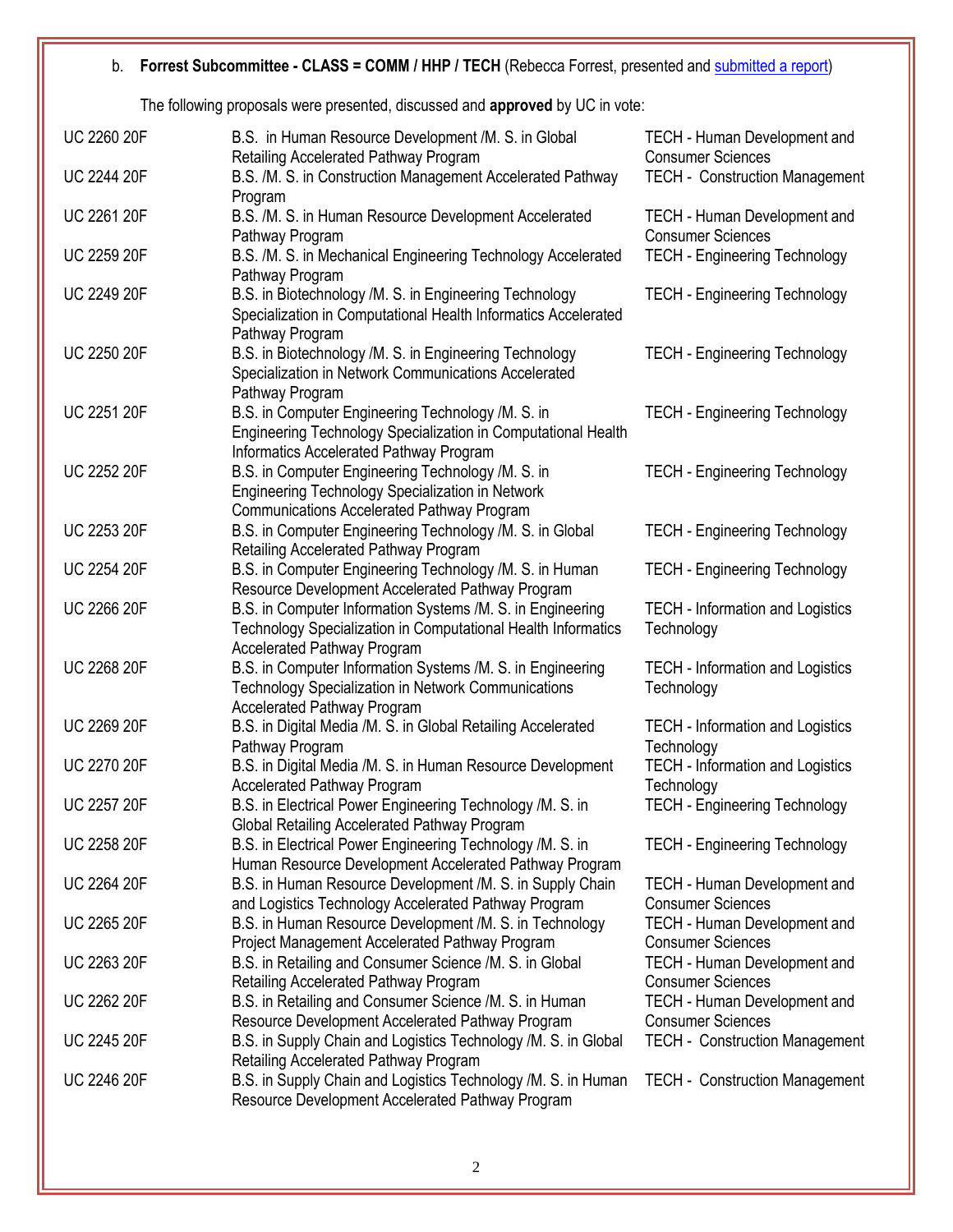| <b>UC 2248 20F</b> | B.S. in Supply Chain and Logistics Technology /M. S. in<br>Technology Project Management Accelerated Pathway<br>Program                                                 | <b>TECH - Construction Management</b>                 |
|--------------------|-------------------------------------------------------------------------------------------------------------------------------------------------------------------------|-------------------------------------------------------|
| <b>UC 2271 20F</b> | B.S. in Technology Leadership and Innovation or Technology<br>Leadership and Supervision /M. S. in Global Retailing<br><b>Accelerated Pathway Program</b>               | <b>TECH</b> - Information and Logistics<br>Technology |
| <b>UC 2272 20F</b> | B.S. in Technology Leadership and Innovation or Technology<br>Leadership and Supervision /M. S. in Human Resource<br>Development Accelerated Pathway Program            | <b>TECH</b> - Information and Logistics<br>Technology |
| <b>UC 2273 20F</b> | B.S. in Technology Leadership and Innovation or Technology<br>Leadership and Supervision /M. S. in Supply Chain and<br>Logistics Technology Accelerated Pathway Program | <b>TECH</b> - Information and Logistics<br>Technology |
| <b>UC 2275 20F</b> | B.S. in Technology Leadership and Innovation or Technology<br>Leadership and Supervision /M. S. in Technology Project<br>Management Accelerated Pathway Program         | <b>TECH</b> - Information and Logistics<br>Technology |
| <b>UC 2247 20F</b> | B.S./M.S. in Supply Chain and Logistics Accelerated Pathway<br>Program                                                                                                  | <b>TECH - Construction Management</b>                 |

c. **Ivey Subcommittee - TECH / HOBBY / HON / NSM** / **CLASS = SOC** (Michelle Ivey, no report presented or submitted)

## d. **Love Subcommittee - CCS / ECON / NSM / BUS / HON** (Holley Love, presented and [submitted a report\)](https://uofh.sharepoint.com/:w:/s/uc/admin/EetEE7yZhcFLr3bGo6MbiZEBw1vYiHsjyzxYlwdWKIYlKA?e=BL2ZWr)

The following proposals were presented, discussed and **approved** by UC in vote:

| <b>UC 1901 20F</b> | ANTH 3376 - Photo-Ethnography                        | CCS - Anthropology |
|--------------------|------------------------------------------------------|--------------------|
| <b>UC 1900 20F</b> | ANTH 4354 - Social Theory from the Global South      | CCS - Anthropology |
| <b>UC 2207 20F</b> | Honors Biomedical Science Administrative Unit Change | <b>NSM</b>         |
| <b>UC 2208 20F</b> | Honors Biomedical Sciences Degree SCH Reduction      | <b>NSM</b>         |

The following proposals were **withdrawn** by the submitter:

| <b>UC 2164 20F</b> | BIOL 1310 - General Biology 1 | <b>Biology and Biochemistry</b> |
|--------------------|-------------------------------|---------------------------------|
| <b>UC 2166 20F</b> | BIOL 1320 - General Biology 2 | <b>Biology and Biochemistry</b> |
|                    |                               |                                 |

## e. **Medrano Subcommittee - BUS** / **CLASS = ENG, HHP, HS, HIS** (Anna Medrano, presented an[d submitted a report\)](https://uofh.sharepoint.com/:w:/s/uc/admin/EXCzJp4jmNtAlRT0QedMbukBOlWNa47UDOx8RYQyfBEB_w?e=Jmcqow)

The following proposals were presented, discussed and **approved** by UC in vote:

| <b>UC 2059 20F</b> | ACCT 4335 - Financial Statement Auditing                      | <b>Accountancy and Taxation</b> |
|--------------------|---------------------------------------------------------------|---------------------------------|
| <b>UC 2060 20F</b> | ACCT 4337 - Introduction to Data Analytics                    | <b>Accountancy and Taxation</b> |
| <b>UC 2061 20F</b> | ACCT 5198 - Independent Study                                 | <b>Accountancy and Taxation</b> |
| <b>UC 2063 20F</b> | ACCT 5301 - Financial and Managerial Accounting               | Accountancy and Taxation        |
| <b>UC 2062 20F</b> | ACCT 5398 - Independent Study                                 | Accountancy and Taxation        |
| <b>UC 2069 20F</b> | BUSI 4334 - Principles of Microfinance                        | Accountancy and Taxation        |
| <b>UC 2070 20F</b> | BUSI 4336 - Consulting to Meet Small Business Needs           | <b>Accountancy and Taxation</b> |
| <b>UC 2073 20F</b> | FINA 4335 - Brainstorming to Bankrolling                      | Finance                         |
| <b>UC 2074 20F</b> | FINA 4336 - Consulting to Meet Small Business Needs           | Finance                         |
| <b>UC 2071 20F</b> | GENB 5335 - Brainstorming to Bankrolling                      | Accountancy and Taxation        |
| <b>UC 2072 20F</b> | GENB 5336 - Consulting to Meet Small Business Needs           | <b>Accountancy and Taxation</b> |
| <b>UC 2048 20F</b> | Teaching English as an Additional Language (TEAL) Certificate | English                         |

f. **Thompson Subcommittee - MCL / PS / ENGI / HRM / COA / CLASS = MCL, PS, WGS** (Amber Thompson, presented an[d submitted a report\)](https://uofh.sharepoint.com/:w:/s/uc/admin/EZM_8Vmaz5NMkfDYsTm6wCEBIREezE_5z-fFprch0wF9jA?e=Un93oC)